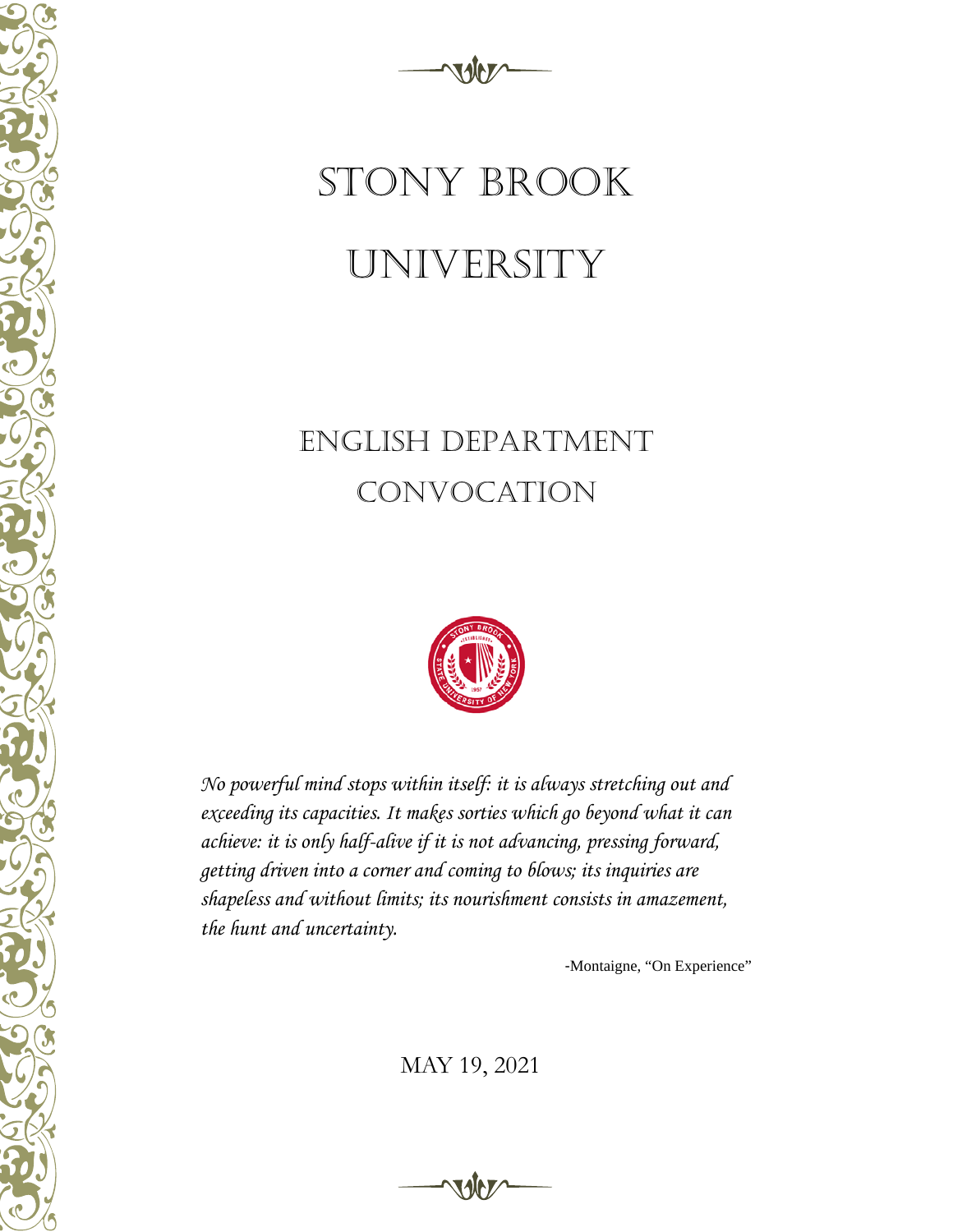**Congratulations and Hwards Announcements** 

#### **In Celebration of the Class of 2021**

Andrew Newman, Department Chair

#### **Recognition of Undergraduate Awards**

Kenneth Weitzman, Undergraduate Program Director

#### **Recognition of Undergraduate Honors Theses**

Justin Johnston, English Honors Program Director

#### **Recognition of English Teacher Education Graduates**

Thomas Mangano, Teacher Placement Director

#### **Recognition of Doctor of Philosophy and Master of English Literature Graduates**

Dr. Jeffrey Santa Ana, Graduate Program Director

#### **Alumni Address**

Kenneth Meyer, BA '77, Comparative Literature and Religious Studies

 $MVI$ 

#### **Student Address**

Samantha Lange, BA '21, Department Award Winner

#### **Congratulations to the Class of 2021**

English Department Faculty and Staff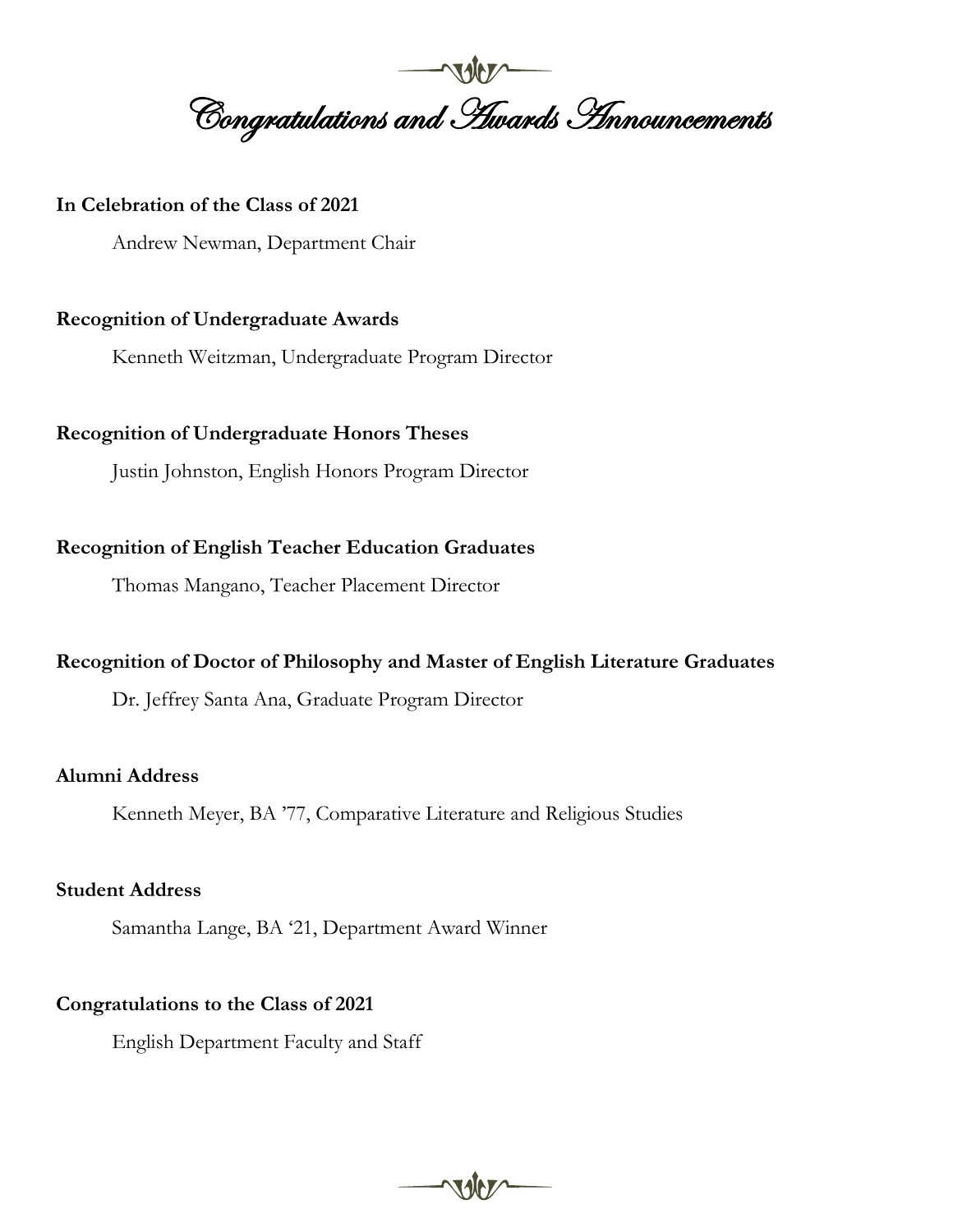

**Department Award** Samantha Lange

**Homer Goldberg Scholarship** Lara Guenzler

> **Lillian F. Kahn Award** Abbygail Kydd

#### **Lilian DeWaal Memorial Scholarship**

Michelle Farren

#### **Thomas Rogers Award**

Julia Goodwin "Critique of Power Structures in *Parable of the Talents"* EGL 492, Professor Santa Ana, Fall 2020

> Jilliana Ding "School Systems of Oppression" EGL 301, Professor Weitzman, Fall 2020

#### **Naomi Stampfer Award**

Joshua Balan

 $\gamma$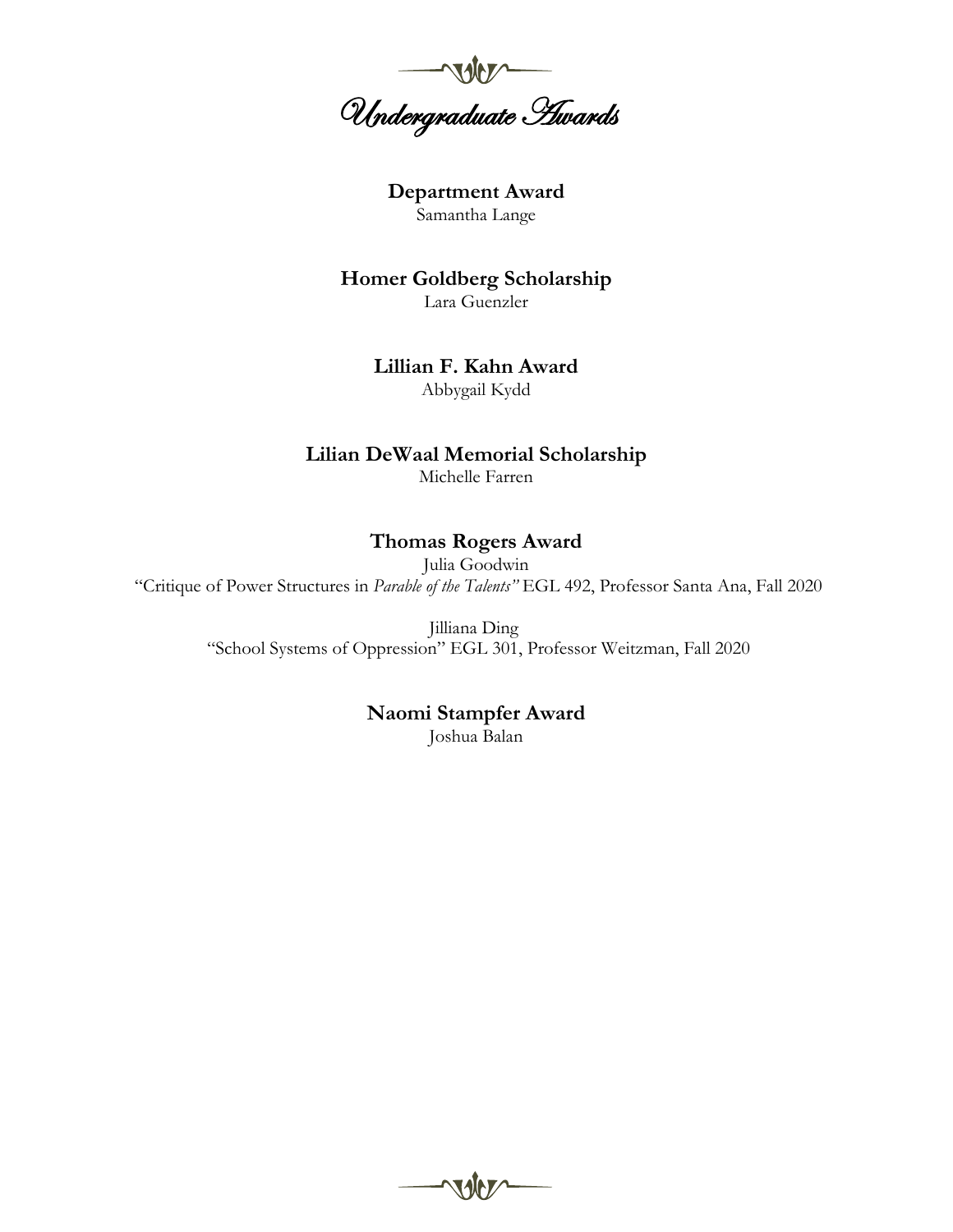

#### **Doctor of Philosophy in English**

Meghan Buckley

Caitlin Duffy

Jon Heggestad

Sara Santos

Asevi Seyran

J. Caity Swanson

#### **Master of Arts in English**

Deanna Barclay Sydney Bryan Hannah Burke Meghan Callahan Matthew Haid Ashley Kowalcyzk Elena Losquadro Gregory Palmer Alexandra N. Rivera Rachel Shomer Gabrielle Stamile

#### **Master of Arts in Teaching English**

| Michaela Arguello        | Melissa Lamb     |
|--------------------------|------------------|
| Vincent Ball             | Anthony Rosentel |
| Laura Calandrino         | Eleni Stamatinos |
| Jacqueline Colloca       | Cassandra Teevan |
| Victoria Evola           | Anthony Toto     |
| <b>Brittany Guttieri</b> | Venezia Verdi    |

voter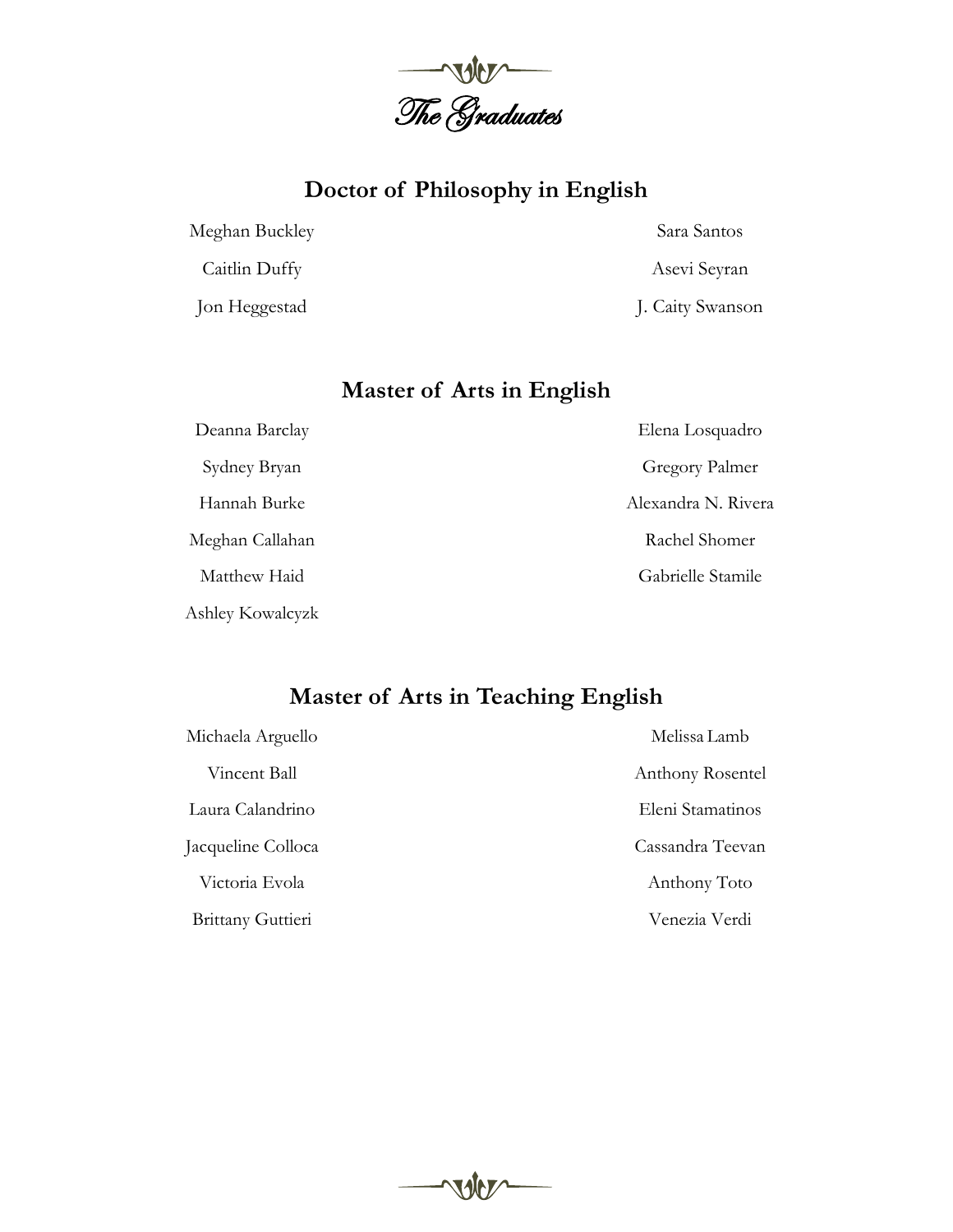## **Bachelor of Arts**

Jessica Alberto Katherin Alvarado Alexa Anderwkavich Nadia Aniff Ricardo Batista Elizabeth Blassingame Kristoria Byrd Christen Capobianco Anthony Caraturo Valerie Cheransky Yu-Jin Chung Sara Citti Reimy Concepcion Camila Cumbe Nicole Daly Alyssa D'Arrigo Victoria De Angelis Benjamin De Stefano Ashley Evans Sean Farnham Sofia Fightmaster Parvadi Francis Julia Goodwin Gwendolyn Goodyear Marie Gugnishev Matthew Haid

Kelsey Hart Jayson Hines Victoria Hughes Stephanie Hwang Ryan Kani Melissa Kerman Heather Kim Jane Kim Abbygail Kydd Ashley Kowalcyzk Makeba La Touche Michelle Lainez-Pixtun Samantha Lange Vanessa Lee Ryan Lenox Jeffrey Livingston Victoria Losquadro Bonnie Lynch Colette Lynch Scott Mackenzie Julia Markey Sean McDonaugh Victoria Manuel Katherine McEnery Courtney McHale Shannon McHugh Cindy Mizaku

Paige Nardo Joseph Noto Zachary Ostrach Ryan Pavich Jolena Podolsky Danielle Polito Jessica Popovski Joanna Randisi Jordyn Rickles Sumayra Sayeed Anthony Scheller Blake Schnell Zachary Schulman Danysse Serrano Patanjali Sharma Diane Sheehan Eva Smith Noe Sorto Erin Stavola Samantha Stewart Paige Swift Lauren Taglienti Elise Verret Sophie Wehner Derek Wong Jun-Yi Wu

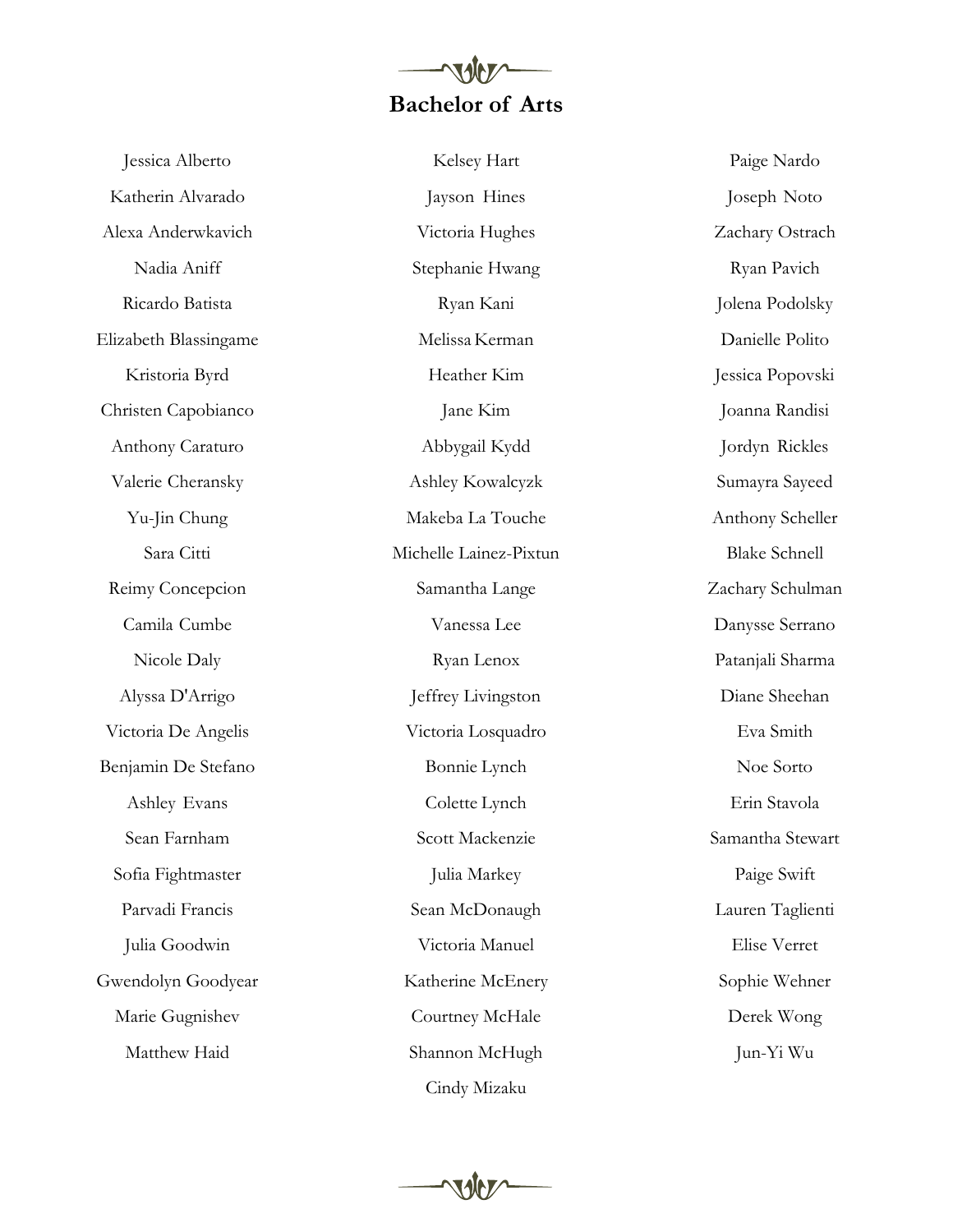## **Minor of Arts**

voter

Joseph Amarando Melissa Brooks Marc Julien Calza Kellyann Campisi Jillian Engel Saransh Grover Seungsoo Im Christopher Mayer Leo Miller Shannon Murphy

Jonathan Puma Lily Robinson Kevin Rogers Gissel Rovelo Kimberly Schoedler Christina Schumchyk Filza Siddiqui Nicholas Sterge Julie Truncali Patrick Wszeborowski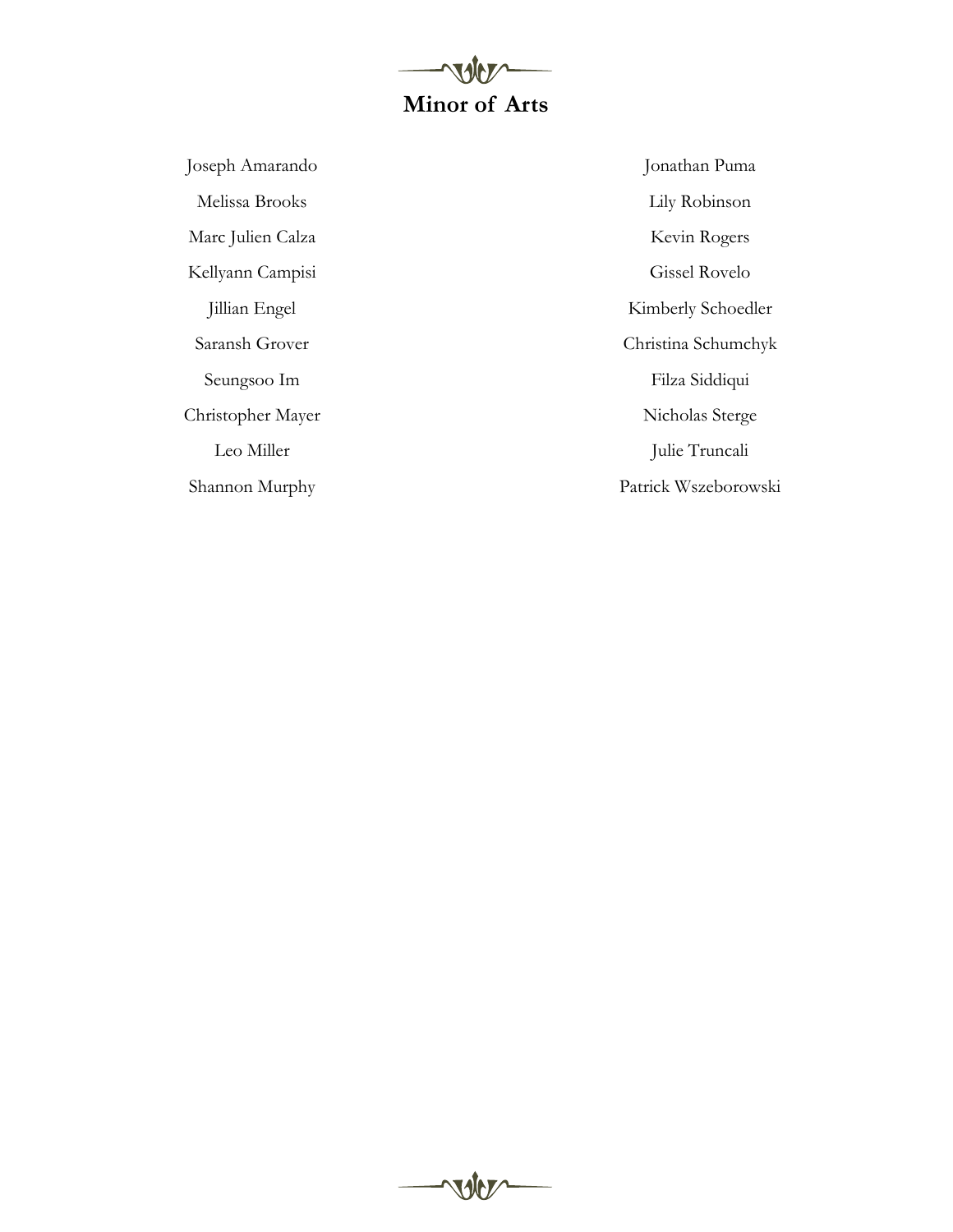

#### Phi Beta Kappa

Victoria Losquadro Victoria Manuel Mary Rose Romano

#### Summa Cum Laude

Yu-Jin Chung Sean Farnham Gwendolyn Goodyear Ashley Kowalcyzk Abbygail Kydd Samantha Lange

Victoria Losquadro Scott MacKenzie Blake Schnell Eva Smith Lauren Taglienti

#### Magna Cum Laude

Katherin Alvarado Camila Cumbe Nicole Daly Alyssa D'Arrigo Heather Kim Jane Kim

Michelle Lainez-Pixtun Cindy Mizaku Joseph Noto Jolena Podolsky Jun-Yi Wu

#### Cum Laude

Jessica Alberto Sara Citti Victoria De Angelis Marie Gugnishev Stephanie Hwang Vanessa Lee Jeffrey Livingston

Colette Lynch Julia Markey JoAnna Randisi Sumayra Sayeed Anthony Scheller Patanjali Sharma Diane Sheehan

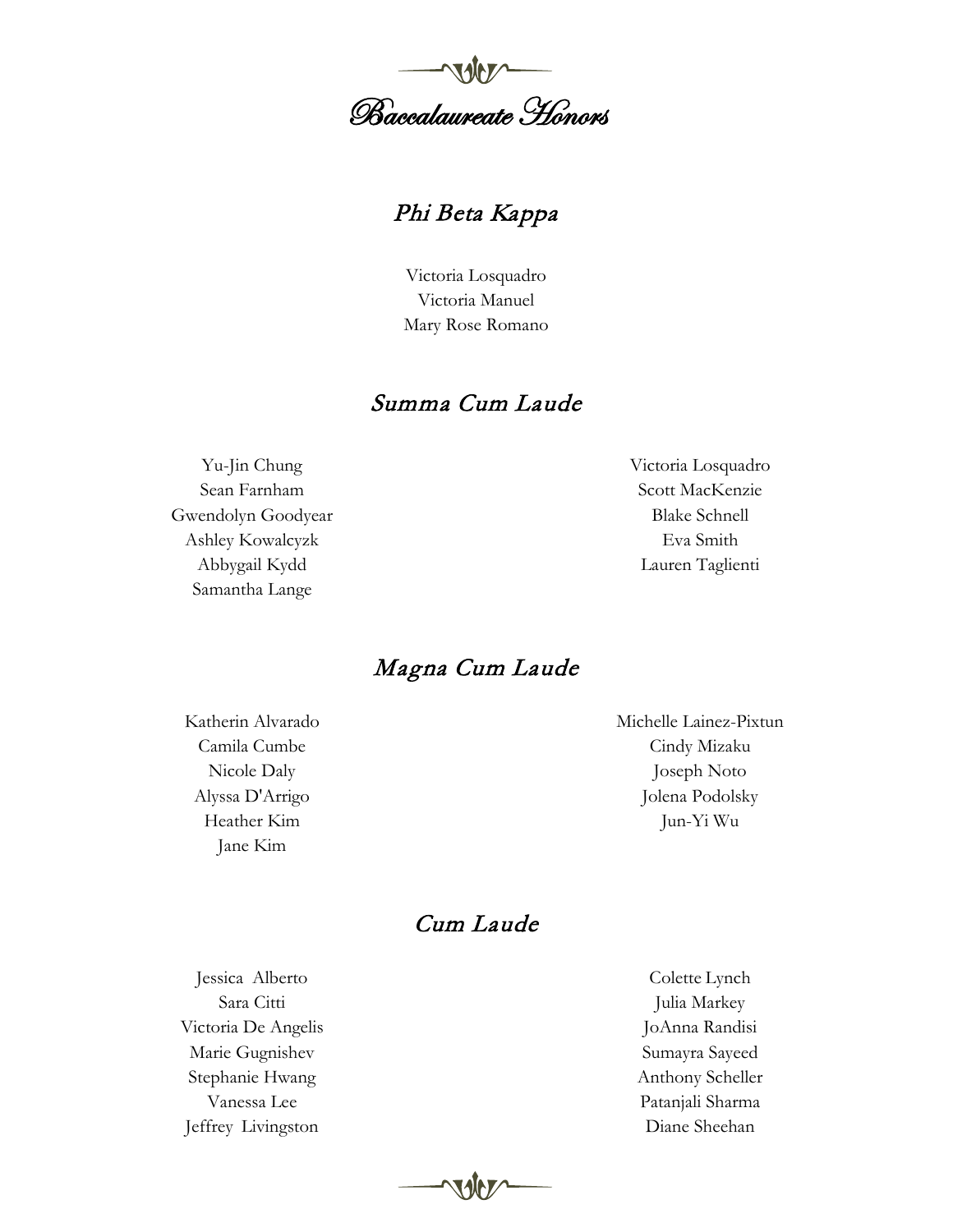

# and University<br>1988<br>1989 Dissertations

| <b>Meghan Buckey</b><br>Warscapes:<br>Mapping the American War in Iraq through Literature                                             | $2$ -April-2021 |
|---------------------------------------------------------------------------------------------------------------------------------------|-----------------|
| <b>Caitlin Duffy</b><br>Animating, Consuming, Haunting, and Going Wild:<br>(Neo)Liberal Subjectivity in the American Gothic Tradition | 29-April-2021   |
| <b>Jon Heggestad</b><br>Hideous Progenitors:<br>Queer Reproduction from Frankenstein to Fan Fic                                       | 9-April-2021    |
| Sara Santos<br>Becoming Posthuman:<br>Neoliberal Security, Historical Recovery & Apocalyptic Ecology                                  | 9-August-2021   |
| Arsevi Seyran<br>$U_{n}$ -Palpable Design:<br>Negative Capability in Elizabeth Bishop's Poetics                                       | 30-April-2021   |
| J. Caity Swanson                                                                                                                      | 16-August-2021  |

*Title Forthcoming*

Master of Arts Theses

**Deanna Barclay** December 2020 The Burden of a Mother

**Sydney Bryan** December 2020 Overlapping Others: An Analysis of the Intersection Between Black Feminism and Science Fiction

**Hannah Burke** August 2021 *Title forthcoming*

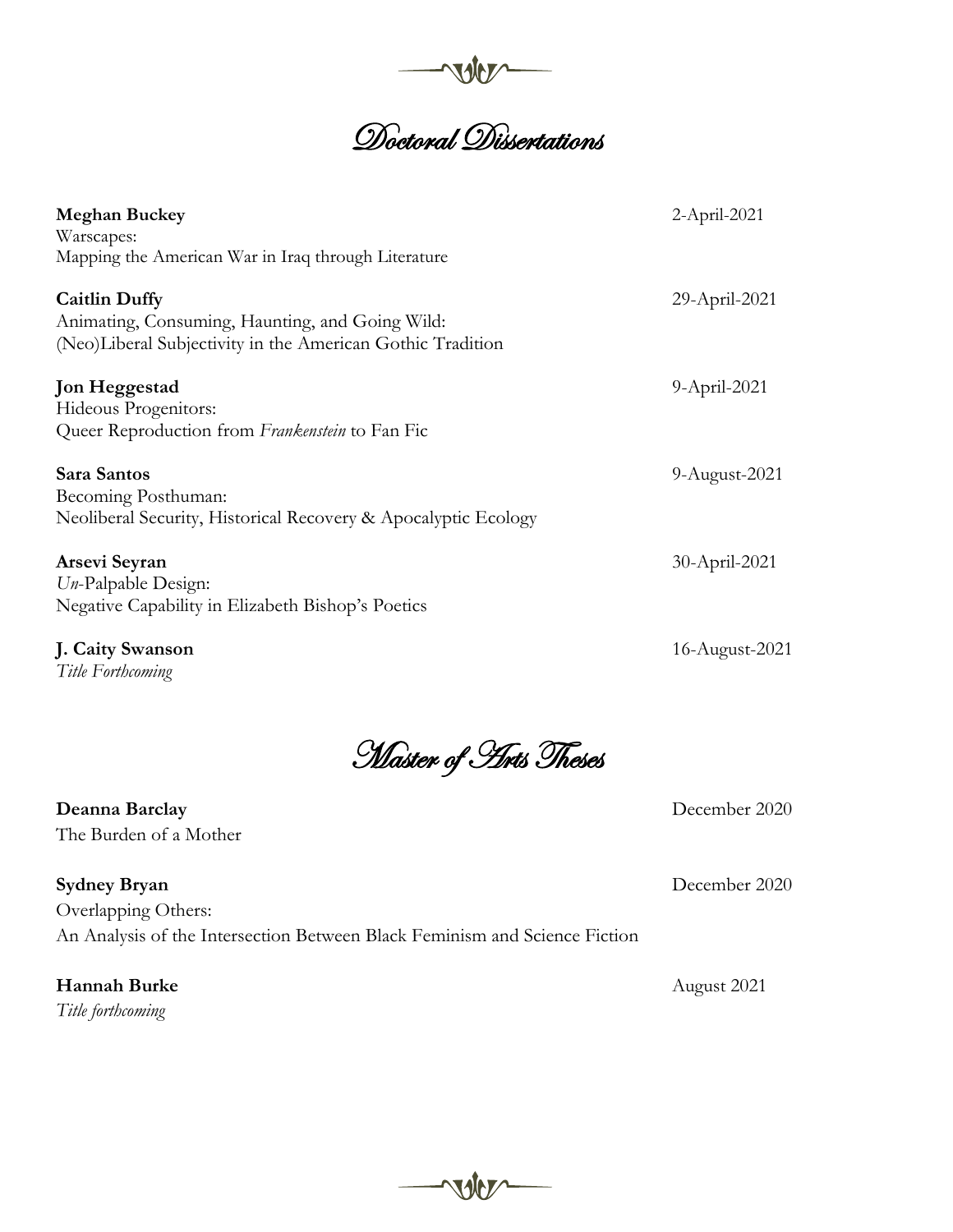

| Megan Callahan                                                            | December 2020 |
|---------------------------------------------------------------------------|---------------|
| The "Dangers" of Literacy:                                                |               |
| How Literacy Laws in Early America Ensured the Continuation of Slavery    |               |
| and the Oppression of Enslaved Peoples                                    |               |
| <b>Matthew Haid</b>                                                       | May 2021      |
| Representations of Class in British Poetry and Music                      |               |
| <b>Ashley Kowalczyk</b>                                                   | August 2021   |
| The Games We Read - Video Games As Literature                             |               |
| Elena Losquadro                                                           | May 2021      |
| Aspects of Chastity and Female Sexuality in "Measure for Measure"         |               |
| <b>Gregory Palmer</b>                                                     | May 2021      |
| Spiritual Destruction and Healing of The Human-Nature Bond:               |               |
| Eco-Consciousness and Eco-Spirituality in the Films of Hayao Miyazaki and |               |
| Multi-ethnic North American Literature                                    |               |
| Alexandra N. Rivera                                                       | December 2020 |
| The Manipulations of an Epic Poet:                                        |               |
| Dante's Use of Vergil and Ulysses in Inferno XXVI                         |               |
| <b>Rachel Shomer</b>                                                      | December 2020 |
| Deconstructing Twisted Ideals:                                            |               |
| Analyzing The Stone Gods Through the Möbius strip                         |               |
| <b>Gabrielle Stamile</b>                                                  | December 2020 |
| "Security gives way to conspiracy":                                       |               |
| Brutus's and Macbeth's Control and Overconfidence                         |               |

**NOW**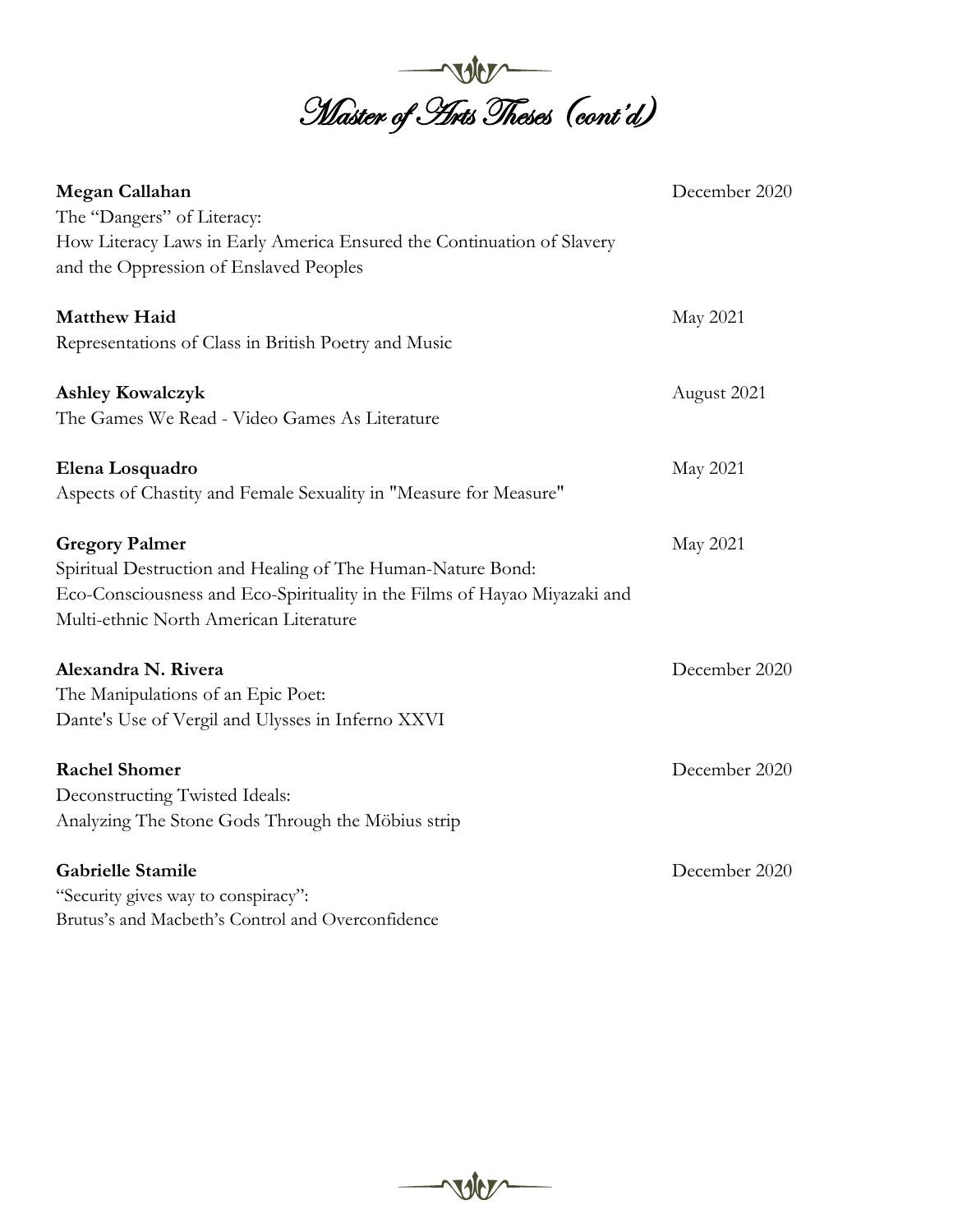

#### **Yu-Jin Chung**

Shell Shock as the Initial Stage to Freudian Λόγος: Septimus's Psychic Breakout from the Inarticulate "Religion" of Darwinian and Social Darwinian Ideas in Virginia Woolf's *Mrs. Dalloway*

**Evan Donnellan** 'You Don't Shoot Your Audience': Lynn Ramsay and Film Adaptation

**Jen Giuffrida** Improper Indoctrination: The Downfall of Gilead in *The Handmaid's Tale*

#### **Gwen Goodyear**

Stop and Smell the Roses' to Survive: An Analysis of Nature's Healing Power in Margaret Atwood's *The Handmaid's Tale*

**Julia Goodwin**

Narrative Structure and Authorial Intent in *The Great Gatsby* and *The Sun Also Rises*

**Marie Gugnishev** Winning the War on Memory: *The Things They Carried* and Ideology Acting as Imperialism

**Jessica Hernandez** Theology in Mary Shelley's *Frankenstein*

**Stephanie Hwang** The Soul of Korean Beauty: Han Kang's Expression of *Han* and the Duality of Korean Beauty Standards

 $\sqrt{10}$ 

**Abbygail Kydd** Feeding Identities in the Anthropocene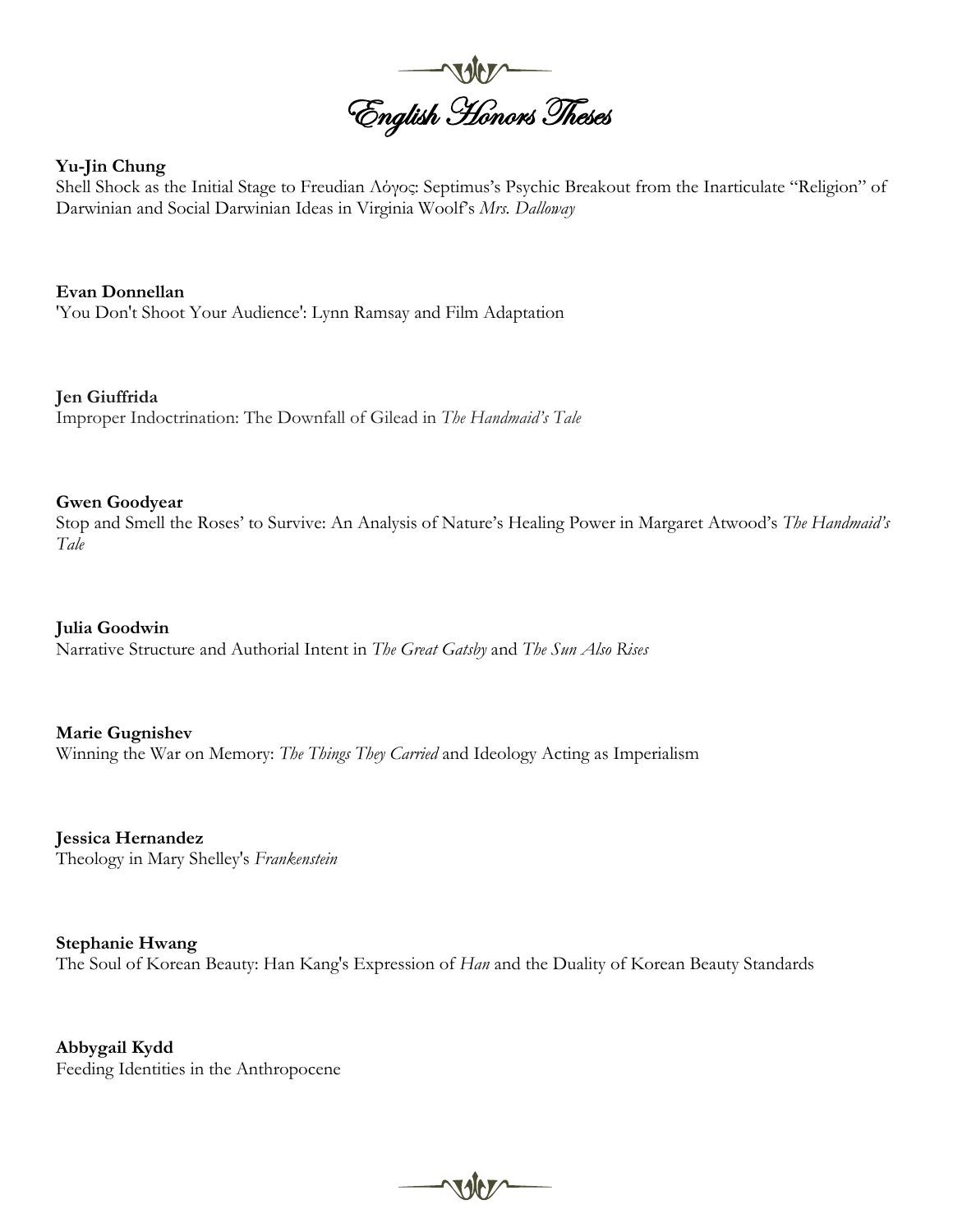

**Samantha Lange** Killing Romanticism in *Madame Bovary*

**Scott Mackenzie** Two Astronomers Walk into a Bard – An Analysis of Shifting Cosmologies in Shakespeare's Plays

**Clare Meany** Less is More: Lydia Davis and the Genre of Microfiction

**Jolena Podolsky**  Poetic Analysis of *Catholic Guilt*

#### **Eva Smith**

Defeating Death: Navigating the relationship between the apocalypse and early transhumanist themes in two post nuclear science fiction short stories

#### **Tayla Straub**

Think outside. No box required: Barbara Kingsolver's Conception of an Antidote to Female Oppression via the Environment in *Prodigal Summer*

voter